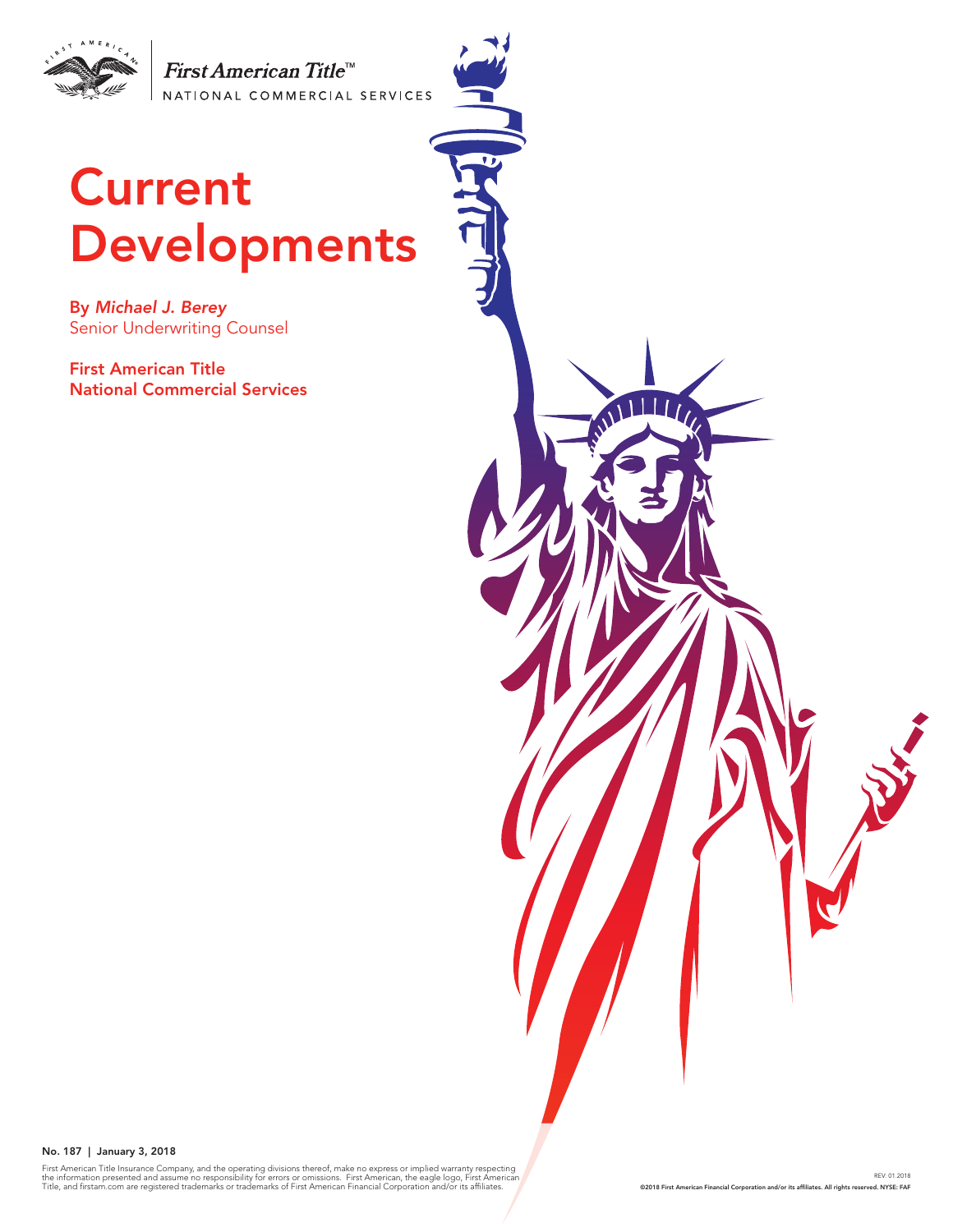# Adjoining Owners

Under Real Property Actions and Proceedings Law ("RPAPL") Section 881 ("Access to adjoining property to make improvements or repairs"), "[w]hen an owner or lessee seeks to make improvements or repairs to real property so situated that such improvements or repairs cannot be made by the owner or lessee without entering the premises of an adjoining owner or his lessee, and permission so to enter has been refused, the owner or lessee seeking to make such improvements or repairs may commence a special proceeding for a license so to enter pursuant to article four of the civil practice law and rules…Such license shall be granted by the court in an appropriate case upon such terms as justice requires. The licensee shall be liable to the adjoining owner or his lessee for actual damages occurring as a result of the entry".

The owner of vacant land to be improved sought a license under RPAPL Section 881 to enable it to enter on the adjoining land of the appellant to conduct a preconstruction inspection. The Supreme Court, Queens County, granted the petition, and the Appellate Division, Second Department, affirmed the Order of the lower court. According to the Appellate Division,

"RPAPL 881 allows a property owner to petition for a license to enter the premises of an adjoining owner when such entry is necessary for making improvements or repairs to the petitioner's property and the adjoining owner has refused such access…The factors which the court may consider in determining the petition include the nature and extent of the requested access, the duration of the access, the protections to the adjoining property that are needed, the lack of an alternative means to perform the work, the public interest in the completion of the project, and the measures in place to ensure the financial compensation of the adjoining owner for any damage or inconvenience resulting from the intrusion" [citations omitted].

The Appellate Division found that "the limited access and placement of structures would protect the appellant's property, and would not interfere with the use of the premises; that the access would be limited to certain phases of the project and was expected to last no more than 18 to 24 months after the commencement of construction; that the temporary structures to be erected along the lot line would not be unduly invasive and were necessary in order for the petitioner to build out to the lot line while protecting the adjoining property as required by the New York City Building Code; that the public interest would be served by the development of the project [as an education center]; and that the appellant would be financially protected by the naming of the appellant as an additional insured on the relevant construction insurance policies and by the petitioner's promise to indemnify her for any loss [citations omitted]. Accordingly, the evidence supports the conclusion that the petitioner would suffer an undue hardship if the RPAPL license was denied…". Matter of Queens College Special Projects Fund, Inc. v. Newman, 2017 NY Slip Op 07444, decided October 25, 2017, is posted at http://www.nycourts.gov/reporter/3dseries/2017/2017\_07444.htm.

#### Adjoining Owners

The Supreme Court, Kings County, found that the foundation wall of the Plaintiff's property had been significantly damaged by construction on the Defendant's adjoining property, causing damage such as rendering inoperable the Plaintiff's building's heating system. The Court found that the Plaintiff was not given notice of the construction and that the Defendant's contractor did not comply with requirements for construction which would have protected the foundation of the Plaintiff's building. The Court granted a preliminary injunction staying all construction, renovation or repairs at the Defendant's property, pending a further Order of the Court.

The Court also directed the Defendant to pay for work necessary to make the heating system in the Plaintiff's building operational, and complete the restoration of the foundation wall. Further, within thirty days of the date of entry of the Order, the Defendant was to pay for expenses required to repair the condition causing water infiltration to the Plaintiff's property. If the Defendant does not pay for the repairs, the Court will issue a judgment for the work based on written cost estimates provided by the Plaintiff's counsel. The Court did not require the Plaintiff to post a bond for the injunction. "To impose the cost of a bond upon the innocent plaintiff in this matter

e reprinted without written permission obtained in advance from First American Title.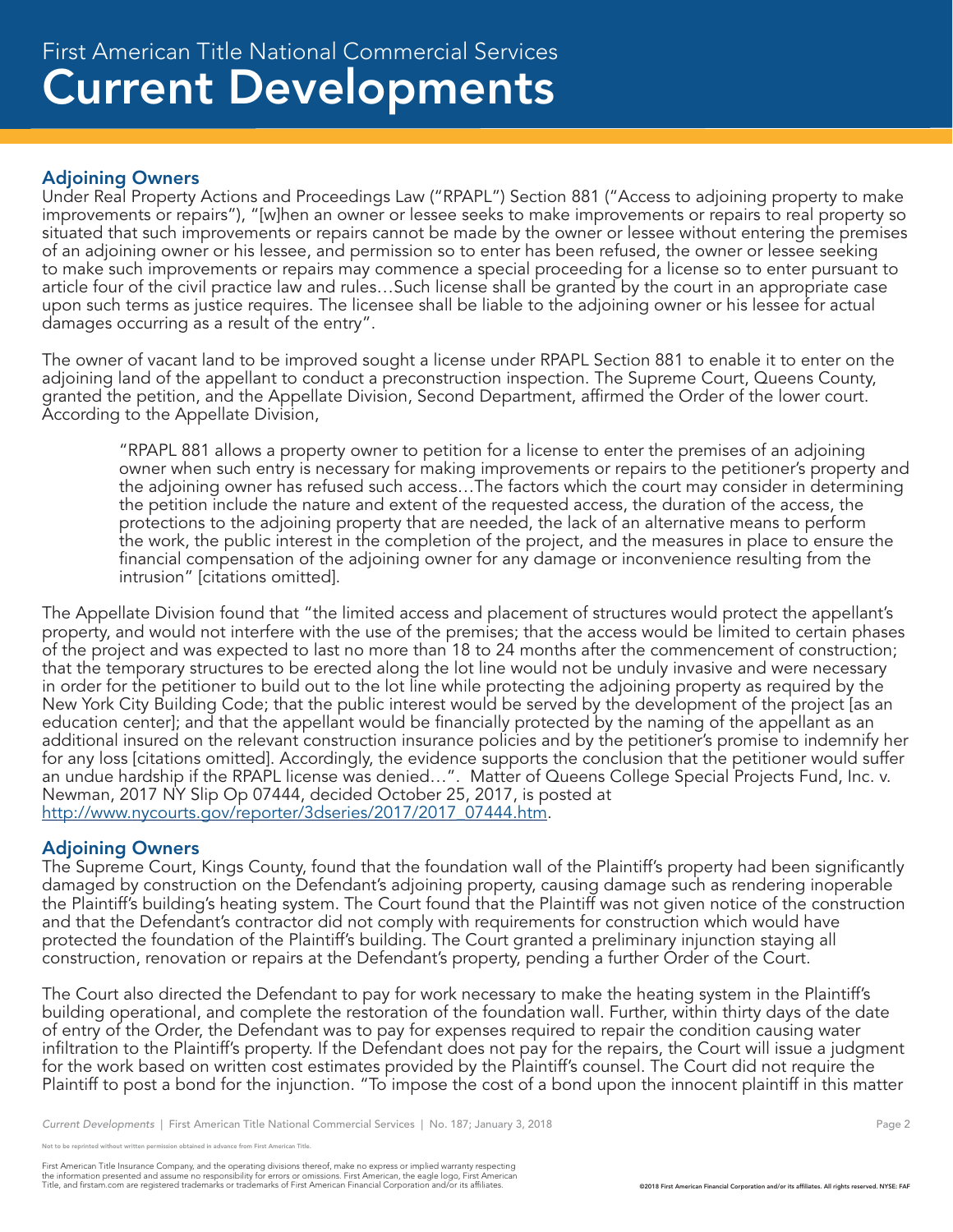would be unfair and contrary to the equities in this case". Baptiste v. 70A Cooper PH LLC, 2017 NY Slip Op 32416, decided November 22, 2017, is posted at http://www.nycourts.gov/reporter/pdfs/2017/2017\_32416.pdf.

# Equitable Subrogation/Bankruptcy

The holder of a second mortgage on Defendant Chouen's property sought an Order declaring that it was equitably subrogated to an unrecorded first mortgage to the extent of the amount of the loan proceeds which had been applied to satisfy the first mortgage. The Supreme Court, Suffolk County, denied Defendant Chouen's motion to dismiss the complaint and granted that branch of the Plaintiff's cross-motion for summary judgment declaring that the Plaintiff was equitably subrogated to the first mortgage as of November 11, 2002, the date on which the Plaintiff's mortgage was executed, in the amount advanced to pay off the prior mortgage.

The Appellate Division, Second Department, affirmed the Order of the Supreme Court and remitted the matter for entry of a judgment declaring that the Plaintiff is equitably subrogated to the first mortgage lien in the amount of the payoff as of November 11, 2002. Although Chouen was granted a discharge under Chapter 7 of the Bankruptcy Code, the Plaintiff's lien survived. "'Although a bankruptcy discharge extinguishes one mode of enforcing a note – namely, an action against the debtor in personam, it leaves intact another – namely, an action against the debtor in rem'[citations omitted]." Citimortgage, Inc. v. Chouen, 2017 NY Slip Op 07427, decided October 25, 2017, is posted at http://www.nycourts.gov/reporter/3dseries/2017/2017\_07427.htm.

#### Equitable Subrogation/Statute of Limitations

Proceeds of a mortgage loan made in 1997 were allegedly applied to pay off existing liens. Three Actions were commenced to foreclose the mortgage. The first, in 1999, was dismissed for the failure to prosecute; the second, in 2005, was abandoned; the third, in 2011, was dismissed by the Supreme Court, Nassau County, as being timebarred and the mortgage was declared null and void.

The current holder of the mortgage, which brought the foreclosure in 2011, sought a judgment declaring that under the doctrine of equitable mortgage the 1997 mortgage was a valid lien or that under the doctrine of equitable subrogation it had an equitable lien for no less than the amount of the liens paid off by the loan proceeds. It also sought a money judgment for the amount of real estate taxes and hazard insurance premiums paid by the Plaintiff from June 1998 to the present. The Supreme Court, Nassau County, denied the Defendant mortgagors' motion to dismiss the complaint and cancel the notice of pendency. The Appellate Division, Second Department, reversed and granted the Defendants' motion to dismiss the complaint as asserted against them and canceled the notice of pendency. According to the Appellate Division,

"[a] cause of action seeking to establish a lien pursuant to the doctrine of equitable mortgage or the doctrine of equitable subrogation is governed by a six-year statute of limitations (see CPLR 213[1]) [citations omitted]. Those causes of action accrued no later than June 16, 1997, when the mortgage and note were made [citation omitted] and, therefore, those causes of actions, commenced in 2014, are untimely…The defendants also established, prima facie, that the unjust enrichment cause of action to recover money allegedly paid by the plaintiff for real property taxes and hazard insurance was timebarred with respect to any payment made by the plaintiff on or before December 2, 2008, xix years prior to the commencement of this action [citation omitted]".

As to real estate taxes and hazard insurance premiums paid by the Plaintiff after December 2, 2008, the Appellate Division held that the complaint failed to state a cause of action to recover those payments under a theory of unjust enrichment. "'[T]he voluntary payment doctrine…bars recovery of payments voluntarily made with full knowledge of the facts, and in the absence of fraud or mistake of material fact or law' [citations omitted]. Here, no fraud or mistake is alleged". Wells Fargo Bank, N.A. v. Burke, 2017 NY Slip Op 07631, decided November 1, 2017, is posted at http://www.nycourts.gov/reporter/3dseries/2017/2017\_07631.htm.

#### **Escrows**

Due to the erroneous recital of the name of the judgment debtor a judgment for \$347,845.15 was docketed

*Current Developments* | First American Title National Commercial Services | No. 187; January 3, 2018 **Page 3** Page 3

.<br>Note reprinted without written permission obtained in advance from First American Title.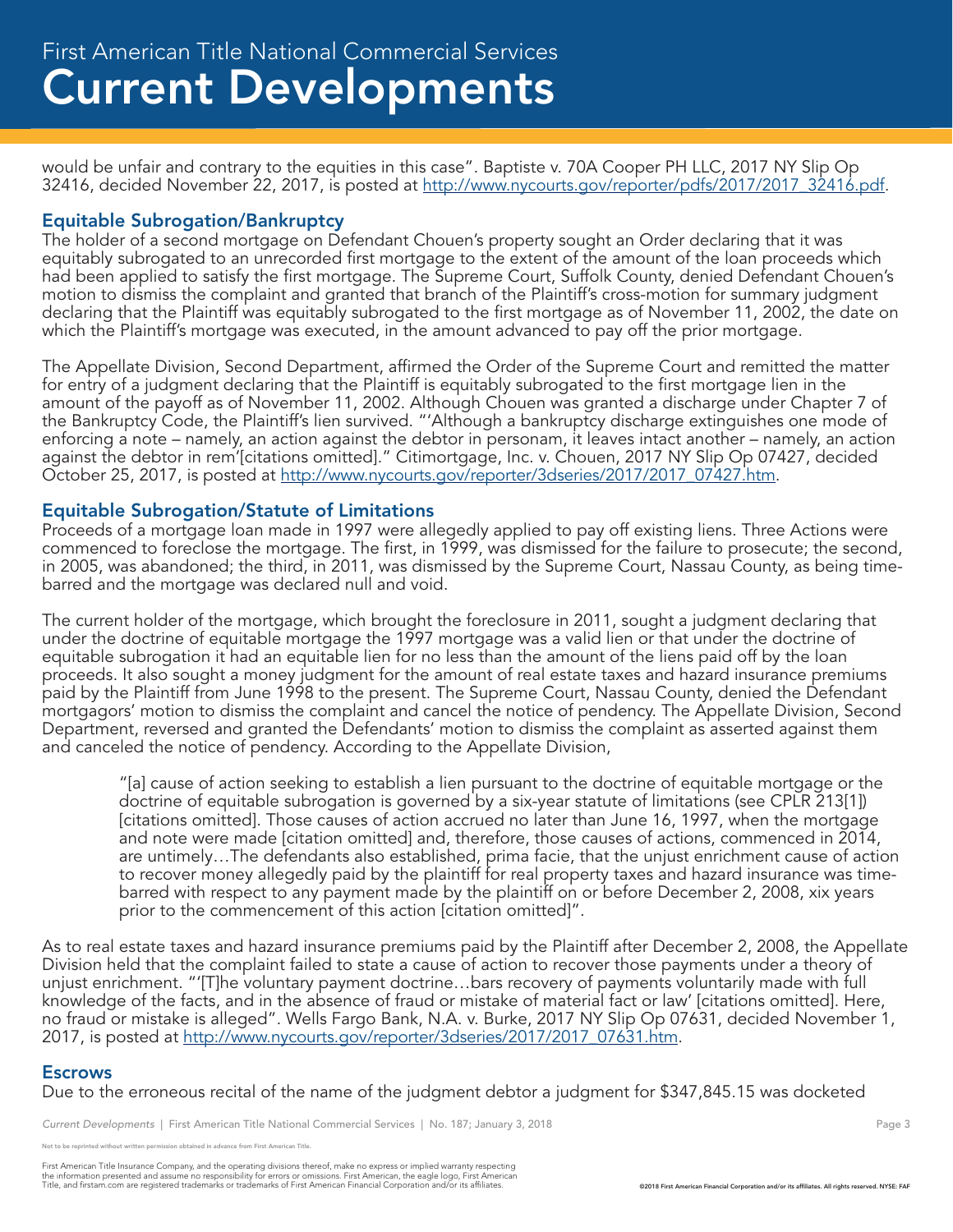against Northwood Estates, LLC instead of Northwood Village, LLC, the seller of real property in Nassau County. Therefore, the judgment was not reported by the title insurer which insured the sale. At closing, \$360,000 was placed in escrow "to pay the debts and expenses of Seller". After the closing the judgment was corrected, and the judgment was purchased by the title insurer.

The two members of Northwood Village, LLC entered into an agreement settling litigation between them, which provided that \$725,000 was to be paid to one of them from the funds held in escrow. The member who was to receive the payment, Hason, moved to have the funds in escrow released to him. However, the title insurer asserted a claim for \$347,845.15 against those funds; the law firm acting as escrowee refused to release the funds to Hason. The Supreme Court, Nassau County, denied that member's motion and directed that the escrowee release the funds to the title insurer. The Appellate Division, Second Department, affirmed the ruling of the lower court. According to the Appellate Division,

"Where a debtor places funds in escrow for the payment of specific creditors, as long as those funds remain subject to the debtor's 'present or future control,' those funds are subject to claims brought by other creditors who know about the escrow funds [citations omitted]".

The Appellate Division held that Hason was not relieved of his obligations under the settlement agreement because "seizure of the escrow funds by another creditor was foreseeable". Freedman v. Hason, 2017 NY Slip Op 07977, decided November 15, 2017, is posted at http://www.nycourts.gov/reporter/3dseries/2017/2017\_07977.htm.

# Mortgage Foreclosures

The Supreme Court, Nassau County, confirmed the Referee's report, awarded the foreclosing Plaintiff an amount that included counsel fees and interest, and entered a judgment of foreclosure and sale. The Appellate Division, Second Department, reversed and remitted the matter for the Referee to recompute, for the court to determine the reasonableness of counsel fees computed by the Referee, and to enter an "appropriate" amended judgment of foreclosure and sale. According to the Appellate Division,

"in view of the lengthy delay by [the Plaintiff's] predecessors in interest in prosecuting this action, [the Plaintiff] should recover no interest for the roughly three-year period of time from when the action was commenced in 2005 to when the defendant filed a request for judicial intervention in 2008. While [the Plaintiff] did not cause this delay, it should not benefit financially, in the form of accrued interest, from this delay caused by its predecessors in interest. Furthermore, [the Plaintiff] should not recover interest on counsel fees awarded to it. Paragraphs 7 and 21 of the mortgage are inconsistent regarding whether interest could be recovered on counsel fees…[Further,] [i]n this case, a determination must be made on the reasonableness of the counsel fees, following a hearing on that issue, if necessary".

Greenpoint Mortgage Corp. v. Lamberti, 2017 NY Slip Op 08353, decided November 29, 2017, is posted at http://www.nycourts.gov/reporter/3dseries/2017/2017\_08353.htm.

#### Mortgage Foreclosures/Default Judgment/Election of Remedies

Defendant, the owner of a condominium unit, which acquired title subject to the mortgage being foreclosed, opposed the Plaintiff's motion for an Order appointing a referee to compute, and cross-moved for an Order vacating its default and dismissing the complaint. The Defendant asserted that its prior counsel had not served an answer and had not otherwise taken action to avoid a default. The Defendant also contended that it had a meritorious defense.

Although the Supreme Court, Warren County, denied the cross-motion to vacate the default because a default judgment had not been entered, it had "the discretion to vacate a default and/or to extend the time to answer and compel plaintiff to accept an untimely answer, upon a showing of a reasonable excuse for the delay and a meritorious defense". The Court found that "the defendant has made a showing of reasonable excuse for the delay and a meritorious defense to the complaint sufficient to excuse its default and to extend its time to appear

be reprinted without written permission obtained in advance from First American Title.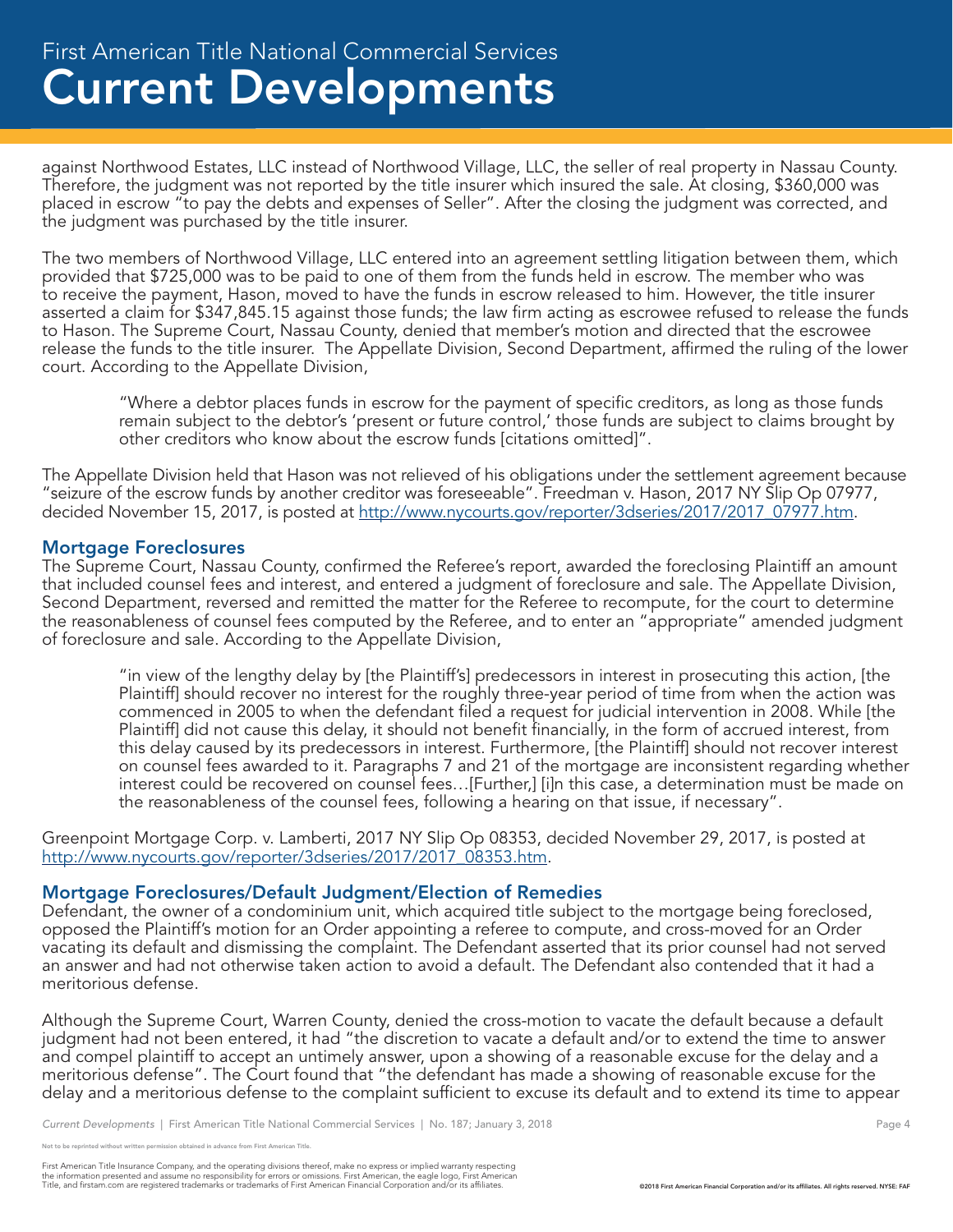or answer pursuant to CPLR 2004 and 3012(d)". According to the Court,

"[d]efendant provided a detailed and credible explanation of its default. Under the circumstances, the Court will not impute to defendant the inaction or dilatory conduct of its prior counsel as the documents submitted by defendant's current counsel demonstrate that defendant did not intend to abandon the action and reasonably believed that prior counsel was properly defending its interests".

However, the Court dismissed the complaint because the Plaintiff had obtained a judgment on the mortgage debt against the original obligor and that obligor's guarantors before the foreclosure was commenced and property executions were not served and returned unsatisfied, as required by the one-action rule set forth in RPAPL Section 1301 ("Separate action for mortgage debt"). Agility Funding, LLC v. Wilmington Trust N.A., 2017 NY Slip Op 27353, decided October 11, 2017, is posted at http://www.nycourts.gov/reporter/3dseries/2017/2017\_27353.htm.

#### Lien Law

1807-1811 Park Avenue Development Corp. ("Dev. Corp.") acquired property in 1999 from the New York City Economic Development Corporation ("NYCEDC"). The deed required that within six months Dev. Corp. would commence construction of a building containing floor area of at least 18,708 square feet and complete construction within three years. In 2008, Dev. Corp. and NYCECD entered into a "Modification of Covenants and Restrictions" granting Dev. Corp. an additional two years to complete construction.

When the property was deeded to Dev. Corp. it executed a "Building Loan Note" and a "Building Loan First Mortgage" with Banco Popular North America. In 2011, the note and mortgage, not fully funded, were assigned to Country Bank. In 2011, Dev. Corp., two affiliated entities and Country Bank entered into a "Consolidated, Amended and Restated Mortgage Note" and a "Consolidated, Amended and Restated Mortgage…" The Consolidated Mortgage required that the "Mortgagor … shall fully and timely comply with all terms and conditions of the NYCEDC Covenants and Restrictions", as amended.

A mechanic's lien, and a notice of pendency to foreclose the lien, were filed prior to the recording of a mortgage. Country Bank, the holder of the mortgage, alleged that the mortgage had priority over the mechanic's lien. The foreclosing mechanic lienor asserted that its lien had priority over the mortgage because a building loan agreement was not filed as required under Lien Law Section 22 ("Building Loan Contract"). The Supreme Court, New York County, held that Country Bank's mortgage was a building loan mortgage; since no building loan agreement was filed, the Plaintiff's mechanic's lien had priority over the mortgage.

The Court held that the mortgage documents executed in 2011 were for a building loan, inasmuch as they contained an "'express promise of an owner to make an improvement upon real property', in consideration of which Country Bank made 'advances to or for the account of [Dev. Corp. and its two affiliates, which were] to be secured by a mortgage on [such] real property…' Lien Law Section 2(13)". Ferro Fabricators, Inc. v. 1807-1811 Park Avenue Development Corp., 2017 NY Slip Op 32296, decided October 27, 2017, is posted at http://www.nycourts.gov/reporter/pdfs/2017/2017\_32296.pdf.

# Notice of Pendency

An Action to foreclose a mortgage was dismissed, without prejudice, because the mortgagee had not complied with requirements pertaining to mandatory settlement conferences. The assignee of the mortgage commenced a new foreclosure and filed a new notice of pendency. The notice of pendency for the first foreclosure expired by operation of law under Civil Practice Law and Rules ("CPLR") Section 6513 ("Duration of notice of pendency"). The Defendant cross-moved for summary judgment dismissing the complaint under CPLR Section 6516 ("Successive notice of pendency"), asserting that the Plaintiff was prohibited from filing a second notice of pendency after the first foreclosure was dismissed. Under Section 6516(c), "…a notice of pendency may not be filed in any action in which a previously filed notice of pendency affecting the same property had been cancelled or vacated or had expired or become ineffective". The Supreme Court, Schenectady County, denied the

*Current Developments* | First American Title National Commercial Services | No. 187; January 3, 2018 **Page 5** Page 5

.<br>Note reprinted without written permission obtained in advance from First American Title.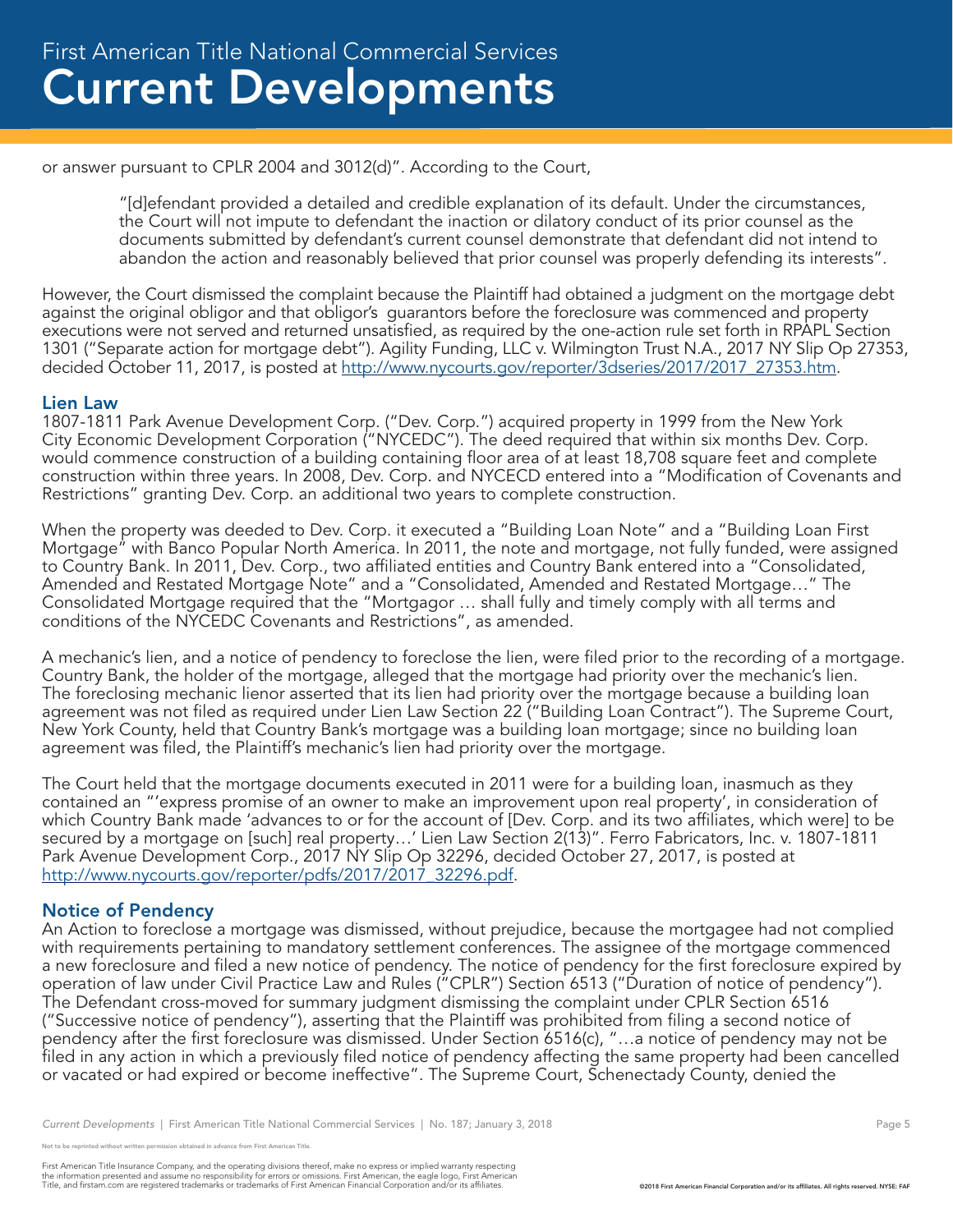Defendant's cross-motion and granted the Plaintiff's motion for summary judgment. The Appellate Division, Third Department, affirmed the Order of the lower court.

The Appellate Division cited subdivision (a) of CPLR Section 6516, which states that "[i]n a foreclosure action, a successive notice of pendency may be filed to comply with section 1331 of the real property actions and proceedings law, notwithstanding that a previously filed notice of pendency in such action or in a previous foreclosure action has expired…". According to the Court, "CPLR 6516(c) only operates to prohibit the filing of a successive notice of pendency in the same action [italics provided] in which a notice of pendency affecting the same property has previously been filed [citations omitted]. Here, the second notice of pendency was filed in an entirely separate action, commenced by a different plaintiff, from that in which the first notice of pendency was filed". Nationstar Mortgage LLC v. Dessingue, 2017 NY Slip Op 07662, decided November 2, 2017, is posted at http://www.nycourts.gov/reporter/3dseries/2017/2017\_07662.htm.

# Options to Purchase

In 2012, the Plaintiffs and the Defendants entered into an agreement pursuant to which the Plaintiffs leased the Defendants' property for ten years with an option to purchase the property exercisable during the first three years of the lease. Credits against the purchase price were to be applied for base rent paid in the first three years of the lease and for "key money" paid on commencement of the lease. A rider to the agreement, extending the time within which the Plaintiff had to exercise the option, extended the option to "30 days prior to Year five (5) of the Lease Agreement"; it did not state whether the credits against the purchase price would apply if the option was exercised after the third year of the lease. The Defendants asserted that the credits expired at the end of year three. The Plaintiffs sued for specific performance of the option at a price which took the credits into account. The Supreme Court, Suffolk County, held for the Plaintiffs. The Court found that the Plaintiffs had complied with the terms of the option and were ready, willing and able to purchase the property at the reduced price and, according to the Court,

"…courts may not by construction add or excise terms, nor distort the meaning of those used, and thereby make a new contract for the parties under the guise of interpretating the writing. The court finds that the defendants' interpretation of the parties' agreement violates this rule by adding language to the supplemental rider limiting the availability of the credits. Had that been the parties' intent, they could easily have provided for the [Plaintiffs] to receive the credits only if they exercised the option in years one, two or three of the lease. In the absence of any such language, the court declines to interpret the supplemental rider as impliedly stating something that the parties have neglected to specifically include".

The Plaintiffs also sought to recover rent paid after the option was exercised, alleging that as purchasers in possession they were not required to pay rent after exercise of the option. The Court held that the relationship of landlord and tenant continued after the option was exercised and found for the Defendants on that cause of action. Although upon exercise of an option to purchase the relationship of landlord and tenant changes to that of a vendor and a vendee, and "the owner of the property is not entitled to an award for use and occupancy… unless the parties clearly intended a contrary result", there was an intention to deviate from that general rule and pay rent for the entire lease term. Blackburn Food Corp. v. Ardi, Inc., 2017 NY Slip Op 27369, decided October 25, 2017, is posted at http://www.nycourts.gov/reporter/3dseries/2017/2017\_27369.htm.

#### Right of First Refusal/"Stranger to the Deed" Rule

Richard Smolian executed deeds to two parcels of land in East Hampton. Each deed included a right of first refusal in favor of Richard, his now former wife, and their two adult children. The Plaintiffs, who had purchased the land from Richard, sought, inter alia, a judgment declaring that the rights of first refusal reserved to Richard's wife and children were invalid under the "stranger to the deed" rule. Under the rule, "'a deed with a reservation or exception by the grantor in favor of a third party, a so-called 'stranger to the deed', does not create a valid interest in favor of that third party' [citations omitted]". The Supreme Court, Suffolk County, awarded summary judgment

e reprinted without written permission obtained in advance from First American Title.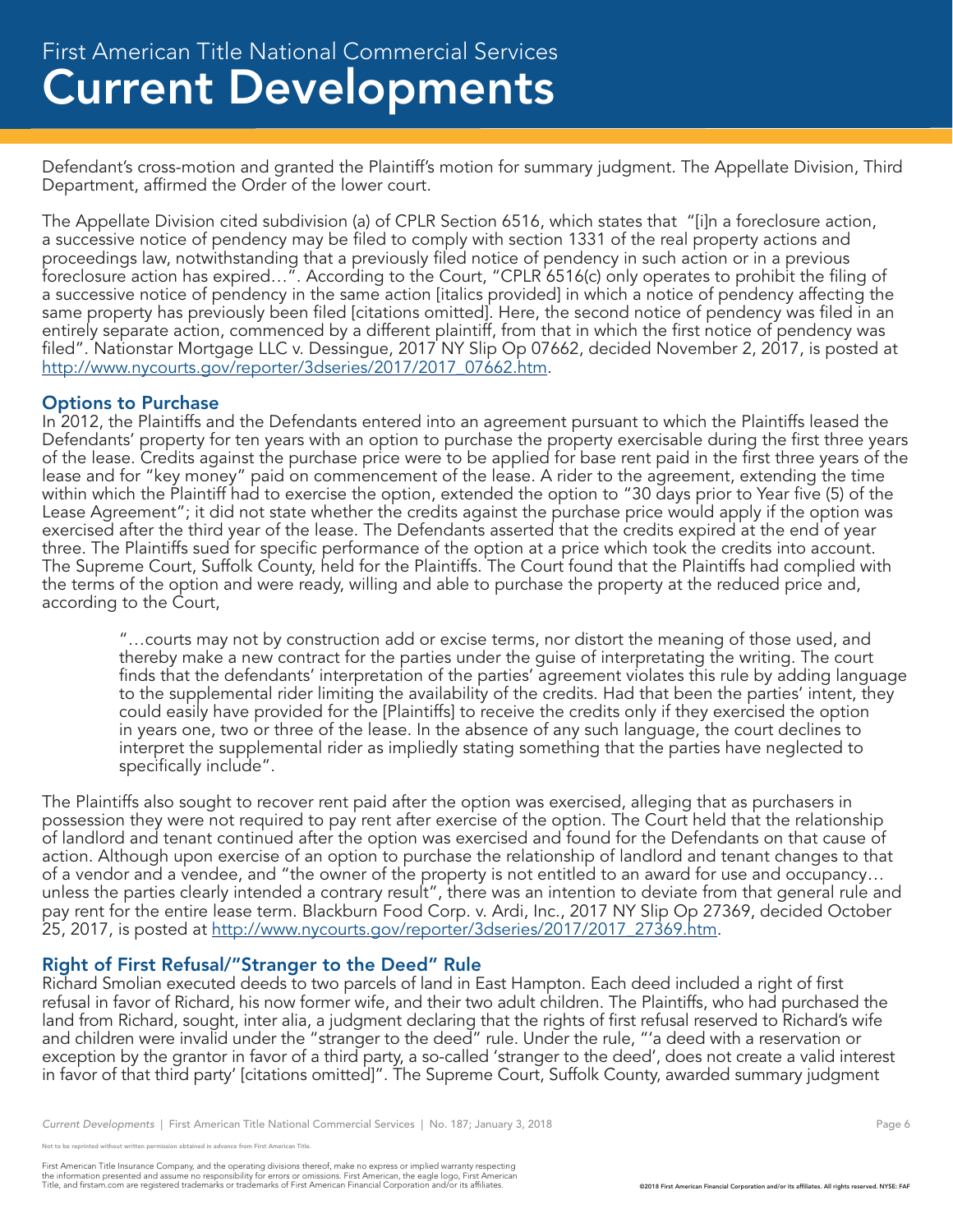to the Defendants, holding that the rule did not apply to the right of first refusal. The Appellate Division, Second Department, affirmed the holding of the lower court, ruling that a right of first refusal "does not constitute a 'reservation'… [and] "is not the type of interest created by a reservation". Peters v. Smolian, 2017 NY Slip Op 07473, decided October 25, 2017, is posted at <u>http://www.nycourts.gov/reporter/3dseries/2017/2017\_07473.htm</u>.

#### Tax Assessments

Under Subdivision 3 of Real Property Tax Law Section 524 ("Complaints with respect to assessments"), "except in cities with a population of five million or more", a statement specifying the grounds on which an assessment is being contested, required to be filed with the tax assessor or with the board of assessment review, "must be made by the person whose property is assessed, or by some person authorized in writing by the complainant or his office or agent to make such statement who has knowledge of the facts stated therein". The Appellate Division, Second Department, held that the Supreme Court, Westchester County, should have granted motions to dismiss petitions to review real property tax assessments brought by the operator of a restaurant in the Village of Larchmont which was responsible under its lease to pay property taxes on the leased property. According to the Court, the Supreme Court lacked subject matter jurisdiction to review the assessments because "…RPTL article 5 requires that the property owner file the complaint or grievance to obtain administrative review of a tax assessment (see RPTL 524(3)". Matter of Larchmont Pancake House v. Board of Assessors and/or the Assessor of the Town of Mamaroneck, 2017 NY Slip Op 05952, decided August 2, 2017, reported at 153 A.D. 3d 521 and 61 N.Y.S. 3d 45, is posted at http://nycourts.gov/reporter/3dseries/2017/2017\_05952.htm.

#### Transfer Tax

GKK2 Herald LLC ("GKK2") and SLG LLC ("SLG"), the owners, respectively, of 45% and 55% tenant-in-common interests in real property located at 2 Herald Square in Manhattan, transferred their interests to 2 Herald Owner LLC ("Herald LLC"). GKK2 received a 45% member interest in Herald LLC and SLG received a 55% interest in Herald LLC. After, and on the same date as the conveyance to Herald LLC, GKK2 transferred its 45% member interest to SLG. As noted in Current Developments, in a Determination dated April 1, 2015, an Administrative Law Judge ("ALJ") of the New York City Tax Appeals Tribunal's Administrative Law Judge Division, applying the "step transaction" doctrine, ruled that the transfer of the 45% member interest from Herald to SLG was subject to New York City's Real Property Transfer Tax. Matter of the Petition of GKK2 Herald LLC (TAT (H) 13-25(RP)), posted at http://on.nyc.gov/2iUwICS, is discussed in Berey, "Step Transaction Doctrine Applied to New York City Transfer Tax", New York Law Journal, June 9, 2015. New York City's Tax Appeals Tribunal, in a Decision dated July 15, 2016 and posted at http://on.nyc.gov/2kqaPvk, upheld the ALJ's Determination. In a decision dated October 10, 2017, the Appellate Division, First Department, held that the Tax Appeals Tribunal had the authority to apply the step transaction doctrine and had "a rational basis for applying the doctrine in this case". The Appellate Division confirmed the decision of the Tax Tribunal, denied the taxpayer's petition, and dismissed the proceeding. The First Department's decision, 2017 NY Slip Op 07102, is posted at http://nycourts.gov/reporter/3dseries/2017/2017\_07102.htm.

As to the application of New York State's Real Estate Transfer Tax to these transfers, in a separate ruling dated May 26, 2016, also reported in Current Developments, an ALJ of New York State's Division of Tax Appeals held that the transfer of the 45% member interest from GKK2 to SLG did not constitute the transfer of a controlling interest in an entity having an interest in real property. According to the ALJ, 20 NYCRR Section 575.6(d), providing for the aggregation of transfers or acquisitions of interest in the same entity, "does not authorize adding a nontaxable mere change in form of ownership transaction [here the transfer of all interests in the property to Herald LLC] with a transfer of a minority, noncontrolling interest in order to achieve a taxable transaction". Matter of the Petition of GKK2 Herald LLC (DTA No. 826402) is posted at http://on.ny.gov/2ALVKfw. The Appellate Division, First Department, in its October 10, 2017 decision referenced above, pointing out distinctions between the application of the City and State transfer taxes, stated that, in any event, "the State ALJ's decision [citations omitted] on the State RETT consequences of these transactions is not binding upon this Court [citations omitted]".

*Current Developments* | First American Title National Commercial Services | No. 187; January 3, 2018 **Page 7** Page 7

e reprinted without written permission obtained in advance from First American Title